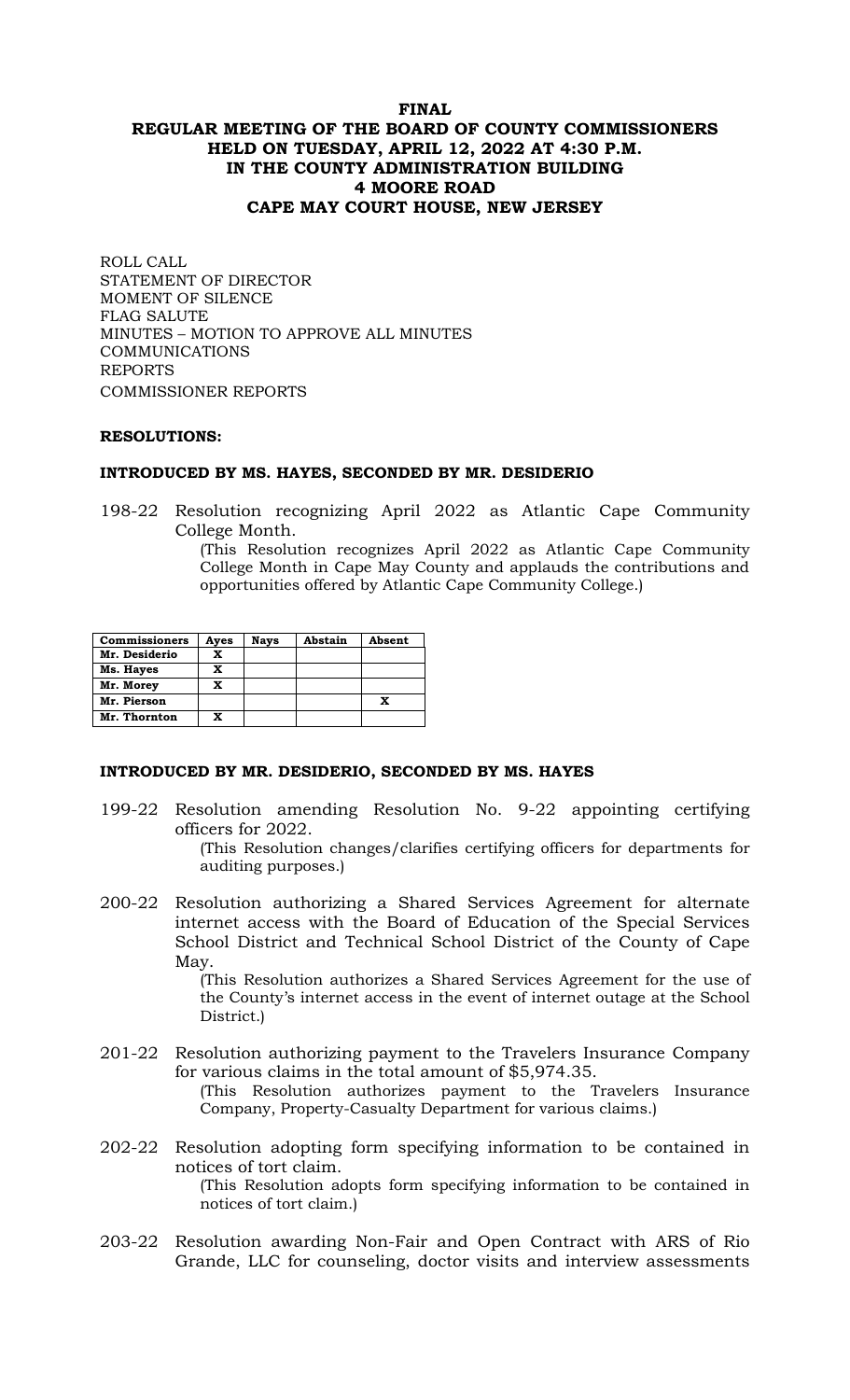for inmates at the Cape May County Correctional Center on an asneeded basis.

(This Resolution authorizes the execution of a Letter of Agreement with ARS of Rio Grande, LLC for services to the Cape May County Correctional Center inmates on an as-needed basis.)

204-22 Resolution authorizing renewal with Starr Indemnity & Liability Insurance Company for Helicopter Liability and Physical Damage including owned and non-owned drones in the total amount of \$86,559.26.

(This Resolution authorizes renewal of Helicopter Liability and Physical Damage including Owned and Non-Owned Drones with Starr Indemnity & Liability Insurance Company for the term of April 1, 2022 through April 1, 2023.)

- 205-22 Resolution adding New Classification for County Employees. (This Resolution establishes the use of additional NJCSC titles, and their salary ranges for County employees by amending Resolution No. 5117- 78.)
- 206-22 Resolution approving Commercial Fishing Revolving Loan Application to Mike's Seafood and Dock – Owner Michael Monichetti in the amount of \$300,000.00.

(This Resolution authorizes a commercial fishing loan in the amount of \$300,000.00 to Mike's Seafood and Dock, for property expansion and construction and to purchase new equipment.)

207-22 Resolution amending the 2022 Budget for FFY2021 Emergency Management Agency Assistance (EMAA) Grant in the amount of \$55,000.00. (This Resolution amends the 2022 Budget in the amount of \$55,000.00

for FFY2021 Emergency Management Agency Assistance Grant.)

208-22 Resolution amending the 2022 Budget for Insurance Fraud Reimbursement Program (Cycle 22) Grant in the amount of \$137,016.00.

(This Resolution amends the 2022 Budget in the amount of \$137,016.00 for Insurance Fraud Reimbursement Program (Cycle 22).)

- 209-22 Resolution authorizing signatories for Cape May County Home Health Account. (This Resolution changes signatories for Cape May County Home Health Account.)
- 210-22 Resolution authorizing Signatories for Crest Haven Nursing Home Bank Accounts. (This Resolution changes signatories for Crest Haven Nursing Home bank accounts.)
- 211-22 Resolution amending Resolution No. 8-22 for the 2022 Cash Management Plan and Designating the Custodian and Signatories for the "County of Cape May, Board of County Commissioners Account" (This Resolution amends Resolution No. 8-22 for the Cape May County Cash Management Plan for 2022, designates the CFO as custodian of the main bank account and designates those whose authorized signatures must appear on all disbursement checks.)
- 212-22 Resolution applying to New Jersey Department of Law and Public Safety Division of Highway Traffic Safety for Underage Alcohol Enforcement Project Grant for the period of October 1, 2022 to September 30, 2023 in the amount of \$43,000.00.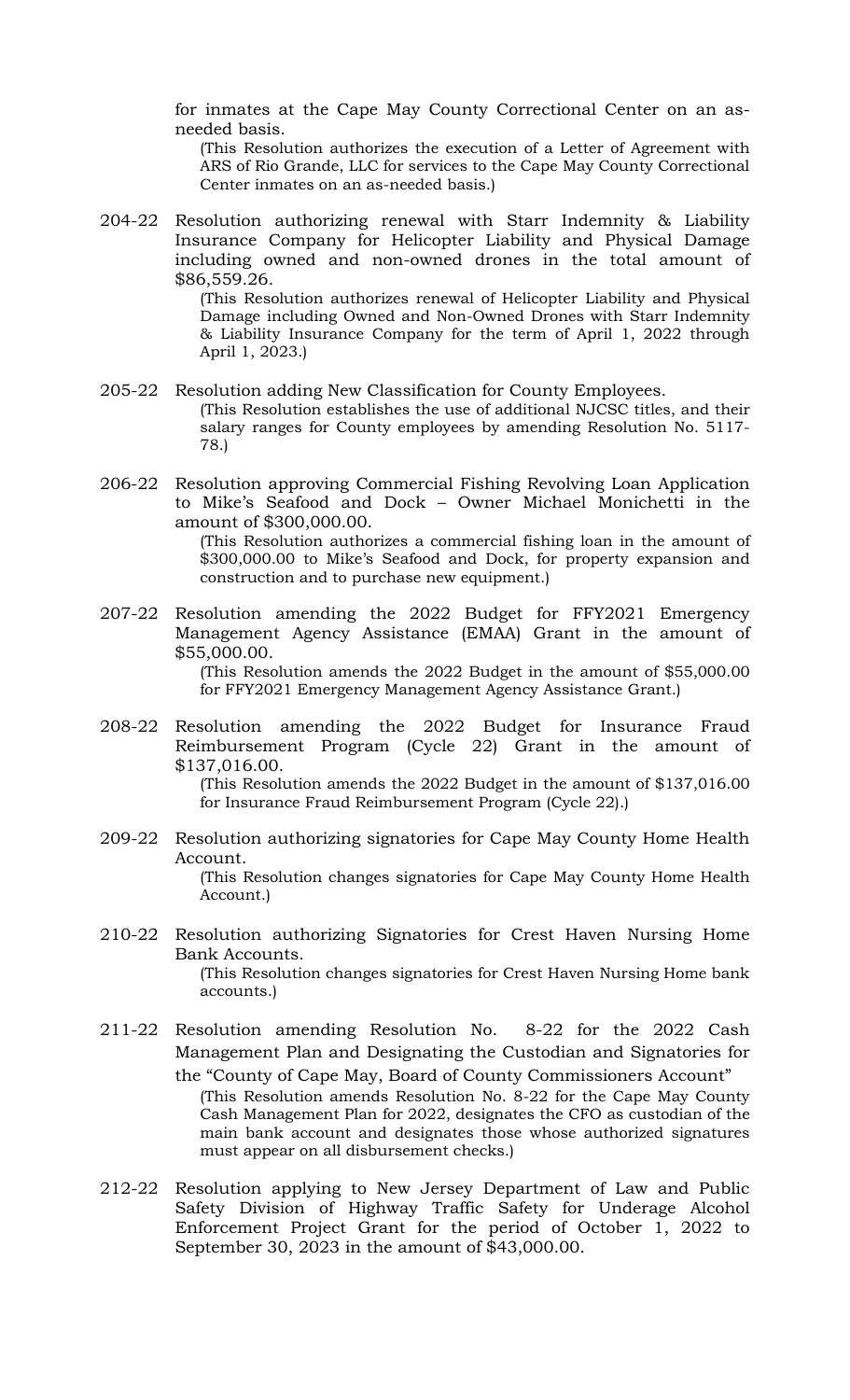(This Resolution applies for the grant funds for underage alcohol enforcement and investigative expenses for the period of 10/01/22 to 09/30/23.)

213-22 Resolution applying to State of New Jersey for Edward Byrne Memorial Justice Assistance Grant (JAG) No. JAG 1-5TF-18 administered by the Department of Law and Public Safety Division of Criminal Justice in the amount of \$52,858.00 for the period of July 1, 2019 to June 30, 2020.

> (This Resolution approves submission of an application to New Jersey Department of Law and Public Safety for funds to support the Multi-Jurisdictional Gang, Gun and Narcotics Task Force Program.)

214-22 Resolution applying to State of New Jersey for FY2023 County History Partnership Program Grant administered by Department of State Historical Commission and the County of Cape May Culture & Heritage Division in the amount of \$150,000.00 for the period of January 1, 2023 to December 31, 2023.

> (This Resolution approves submission of an application to New Jersey Department of State Historical Commission for funds to support the County History Partnership Program Grant.)

215-22 Resolution authorizing additional services for Phase II of Contract No. C8-113 with Michael Calafati Architect, LLC in the amount of \$10,587.50.

(This Resolution authorizes additional services to Contract No. C8-113 with Michael Calafati Architect, LLC for a revised prequalification of bidders and reimbursables for construction documents in the amount of \$10,587.50.)

216-22 Resolution authorizing renewal of agreements with Local Partners and Entities for the County Commodity Resale System.

> (This Resolution authorizes the renewal of agreements for the County Commodity Resale System between the County, as lead agency, and local municipalities, agencies, and emergency management partners for gasoline and diesel fuel distribution for a term of five (5) years.)

217-22 Resolution awarding Contract No. C2-54 to X-Ray Imaging, Inc., for the Lease of X-Ray Scanning System for the Sheriff's Office in the amount of \$13,440.00 per annum.

> (This Resolution awards Contract No. C2-54 to X-Ray Imaging Inc. to provide two (2) x-ray scanners for the Sheriff's Office in the amount of \$13,440.00 per annum, for a term of four (4) years commencing April 15, 2022.)

| <b>Commissioners</b> | Ayes | <b>Nays</b> | Abstain | Absent |
|----------------------|------|-------------|---------|--------|
| Mr. Desiderio        | x    |             |         |        |
| Ms. Hayes            | X    |             |         |        |
| Mr. Morey            | X    |             |         |        |
| Mr. Pierson          |      |             |         |        |
| Mr. Thornton         | X    |             |         |        |

### **INTRODUCED BY MR. PIERSON, SECONDED BY MR. MOREY**

218-22 Resolution granting and amending various Leaves of Absence to County Employees.

(This Resolution authorizes County Employees to be placed on a Leave of Absence in accordance with the County Leave of Absence Policy and the Family Medical Leave Act (FMLA).)

219-22 Resolution transferring Petty Cash Account for Cape May County Health Department.

(This Resolution transfers the custodian of the Petty Cash Account of the Cape May County Health Department.)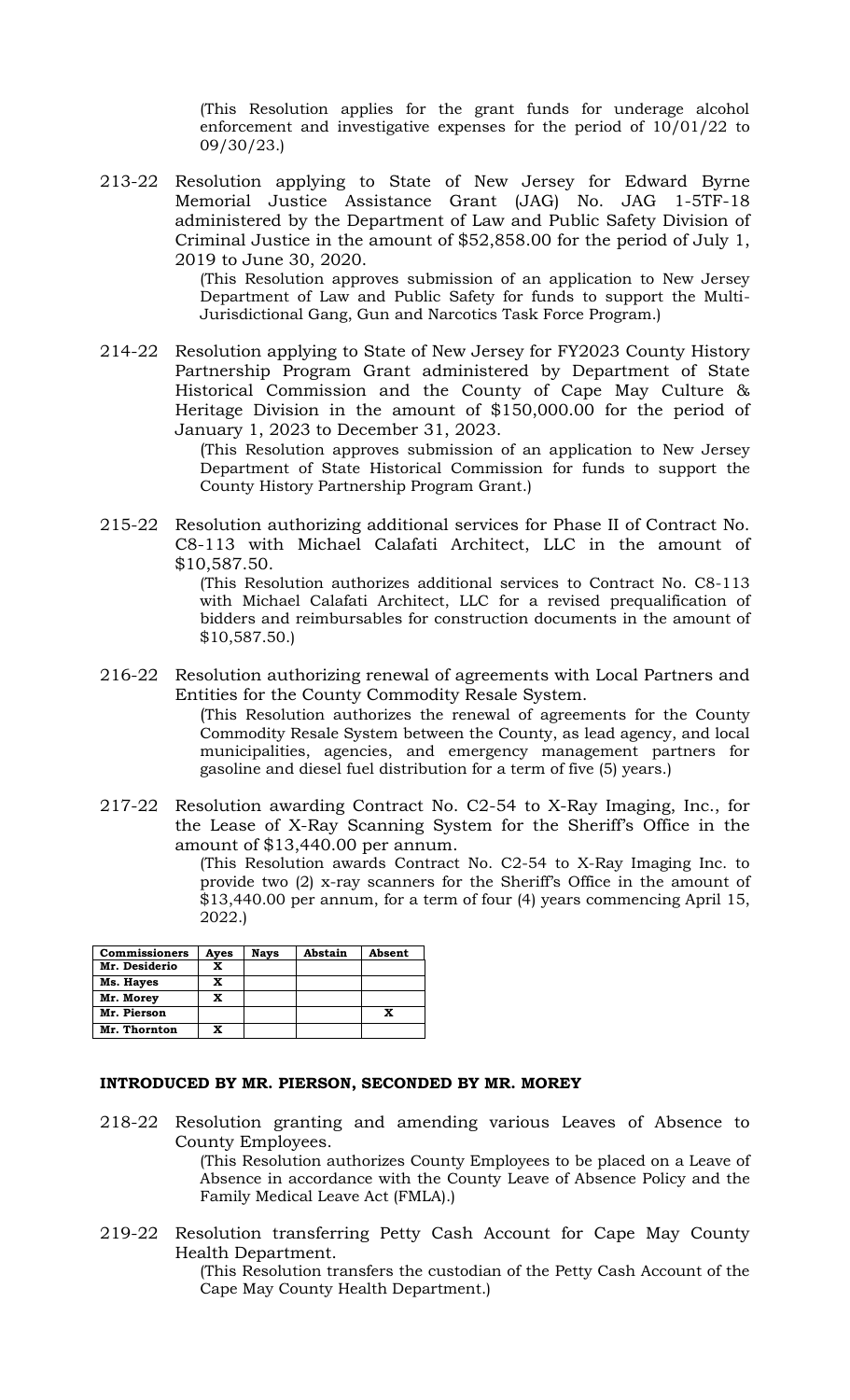220-22 Resolution transferring Petty Cash Account for the Crest Haven Nursing and Rehabilitation Center Regular and Crest Haven Nursing and Rehabilitation Center Special Petty Cash Accounts.

(This Resolution authorizes changes to the signatories for petty cash accounts managed by Crest Haven Nursing and Rehabilitation Center due to change of staff members.)

- 221-22 Resolution appointing certain County employees to their permanent position in their respective offices. (Health Department) (This Resolution is appointing County employees to a permanent title from the New Jersey Civil Service Commission based upon a qualifying action*.*)
- 222-22 Resolution approving Bayada Home Health Care's Emergency Management Program and Plan, Quality Assurance and Performance Improvement Program, and Policy Review Index for the Board of Trustees for the Year 2022.

(This Resolution approves BAYADA Home Health Care's Emergency Management Program and Plan, Quality Assurance and Performance Improvement Program and Policy Review Index for the Board of Trustees for the Year 2022.)

223-22 Resolution approving the recommendations of the Homelessness Trust Fund Advisory Board to award funds from the Homelessness Trust Fund in the amount of \$132,786.00.

> (This Resolution adopts the recommendation of the Homelessness Trust Fund Advisory Board for 2022 expenditures.)

224-22 Resolution accepting award from the New Jersey Department of Children and Families for the Promising Path to Success Grant for the period of October 1, 2021 through September 29, 2022 in the amount of \$10,000.00.

(This Resolution accepts funding from the New Jersey Department of Children and Families in the amount of \$10,000.00 for Contract No. 22AHER.)

225-22 Resolution amending the 2022 Budget in the amount of \$10,000.00 for the Promising Path to Success Grant.

(This Resolution amends the 2022 Budget in the amount of \$10,000.00 for the 2022 Promising Path to Success Grant.)

| <b>Commissioners</b> | Ayes | Nays | Abstain | Absent |
|----------------------|------|------|---------|--------|
| Mr. Desiderio        | X    |      |         |        |
| Ms. Hayes            | X    |      |         |        |
| Mr. Morey            | x    |      |         |        |
| Mr. Pierson          |      |      |         |        |
| Mr. Thornton         |      |      |         |        |

# **INTRODUCED BY MS. HAYES, SECONDED BY MR. DESIDERIO**

226-22 Resolution supplementing the 2022 Salary Resolution and approving appointments and salaries.

(This Resolution authorizes the hiring of new County employees, temporary assignment pay, salary changes or corrections, title changes and promotions of County employees when applicable.)

227-22 Resolution authorizing the Board to hold a meeting excluding the public on April 12, 2022 at 3:30 p.m. or as soon thereafter as possible or as practicable. Matters falling within attorney-client privilege, pursuant to N.J.S.A.

10:4-12(b)(7), and personnel matters pursuant to N.J.S.A. 10:4- 12(b)(8).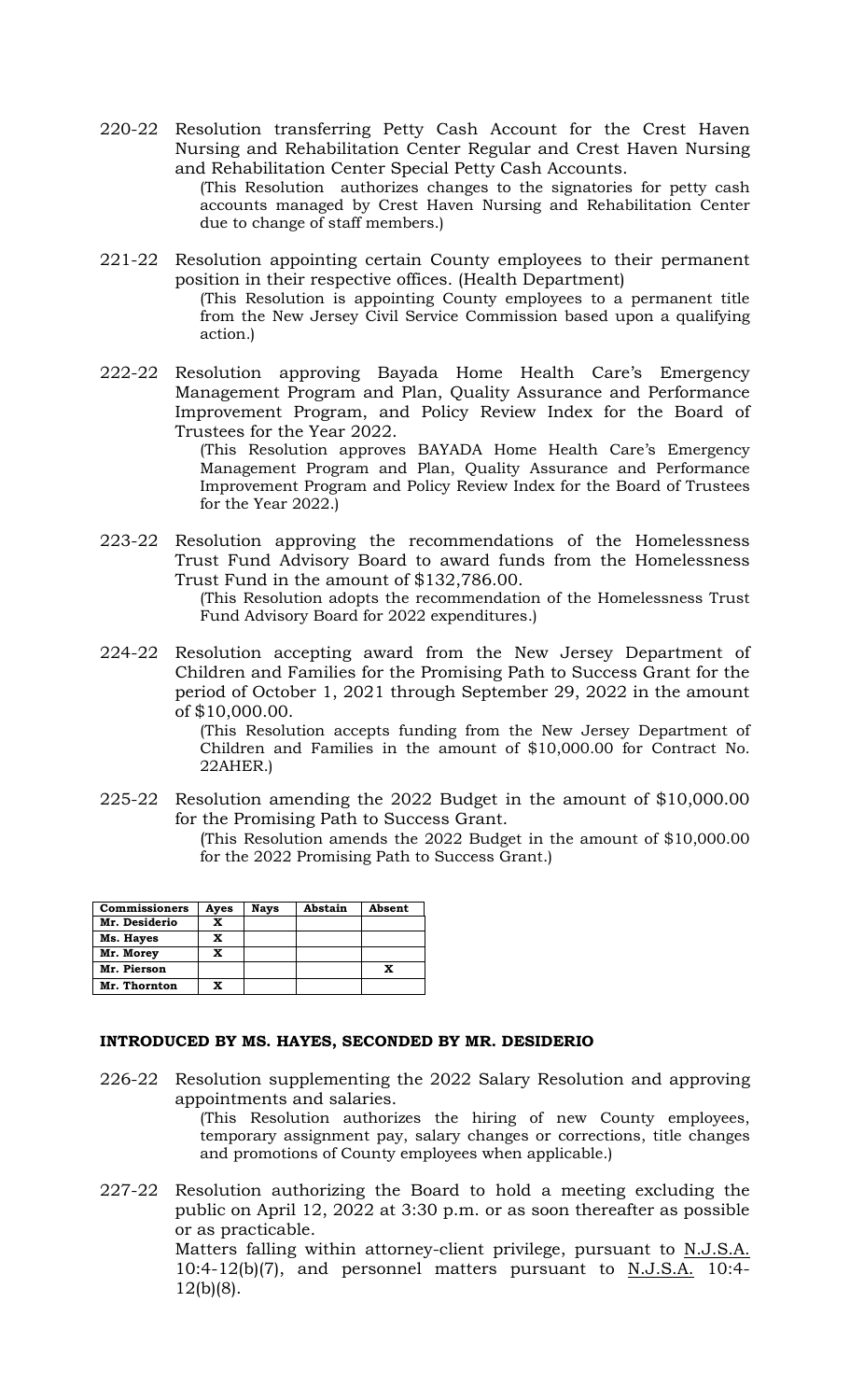(This Resolution authorizes the Board of County Commissioners to conduct a meeting excluding the public at the stated time in accordance with the Open Public Meetings Act, N.J.S.A. 10:4-1, et seq.)

- 228-22 Resolution reappointing Jacqueline Fiore and Jennifer Shivers to the Cape May County Women's Commission. (This Resolution appoints members to the Cape May County Women's Commission.)
- 229-22 Resolution authorizing Application and Indemnification Agreement with Cape Christian Academy for a Walk-A-thon Fundraiser at County Park Central.

(This Resolution permits use of County Park Central by Cape Christian Academy on April 30, 2022.)

230-22 Resolution authorizing Application and Indemnification Agreement with Cape May County Technical High School for use of County Park East for baseball games.

(This Resolution permits the Cape May County Technical High School to use County Park East for baseball games.)

231-22 Resolution authorizing Application and Indemnification Agreement with First United Methodist Church of Cape May Court House for use of County Park Central for a "Praise in the Park" Christian music concert.

(This Resolution authorizes the First United Methodist Church of CMCH use of Park Central on August 6, 2022 for a Christian music concert.)

- 232-22 Resolution authorizing Pepper Softball League use of County Park East for a softball tournament. (This Resolution permits the Pepper Softball League to hold a softball tournament at County Park East on June 11, 2022.)
- 233-22 Resolution authorizing execution of an Addendum to Lease Agreement between the County of Cape May and Aramark Sports Entertainment Services, LLC.

(This Resolution authorizes the execution of an Addendum to Lease Agreement between the County of Cape May and Aramark Sports & Entertainment Services, LLC.)

234-22 Resolution awarding Contract No. C2-58 to Wallcrawls, LLC to furnish, deliver and install wall artwork for Cape May County Park and Zoo reptile enclosures in the amount of \$68,406.00. (This Resolution awards Contract No. C2-58 to Wallcrawls, LLC, to

furnish, deliver and install wall artwork for the Cape May County Park and Zoo reptile enclosures in the amount of \$68,406.00 commencing on April 13<sup>th</sup>, 2022, and expiring upon project completion.)

235-22 Resolution authorizing Change Order No. 1 to Contract No. C0-148 with T+ Associates for Safari Café Architectural and Engineering Design Services in the amount of \$3,600.00.

(This Resolution authorizes Change Order No. 1 to Contract No. C0-148 with T+ Associates for patio redesign due to unknown site conditions in the amount of \$3,600.00.)

| <b>Commissioners</b> | Aves | Nays | Abstain | Absent |
|----------------------|------|------|---------|--------|
| Mr. Desiderio        | x    |      |         |        |
| Ms. Hayes            | x    |      |         |        |
| Mr. Morey            | x    |      |         |        |
| Mr. Pierson          |      |      |         |        |
| Mr. Thornton         |      |      |         |        |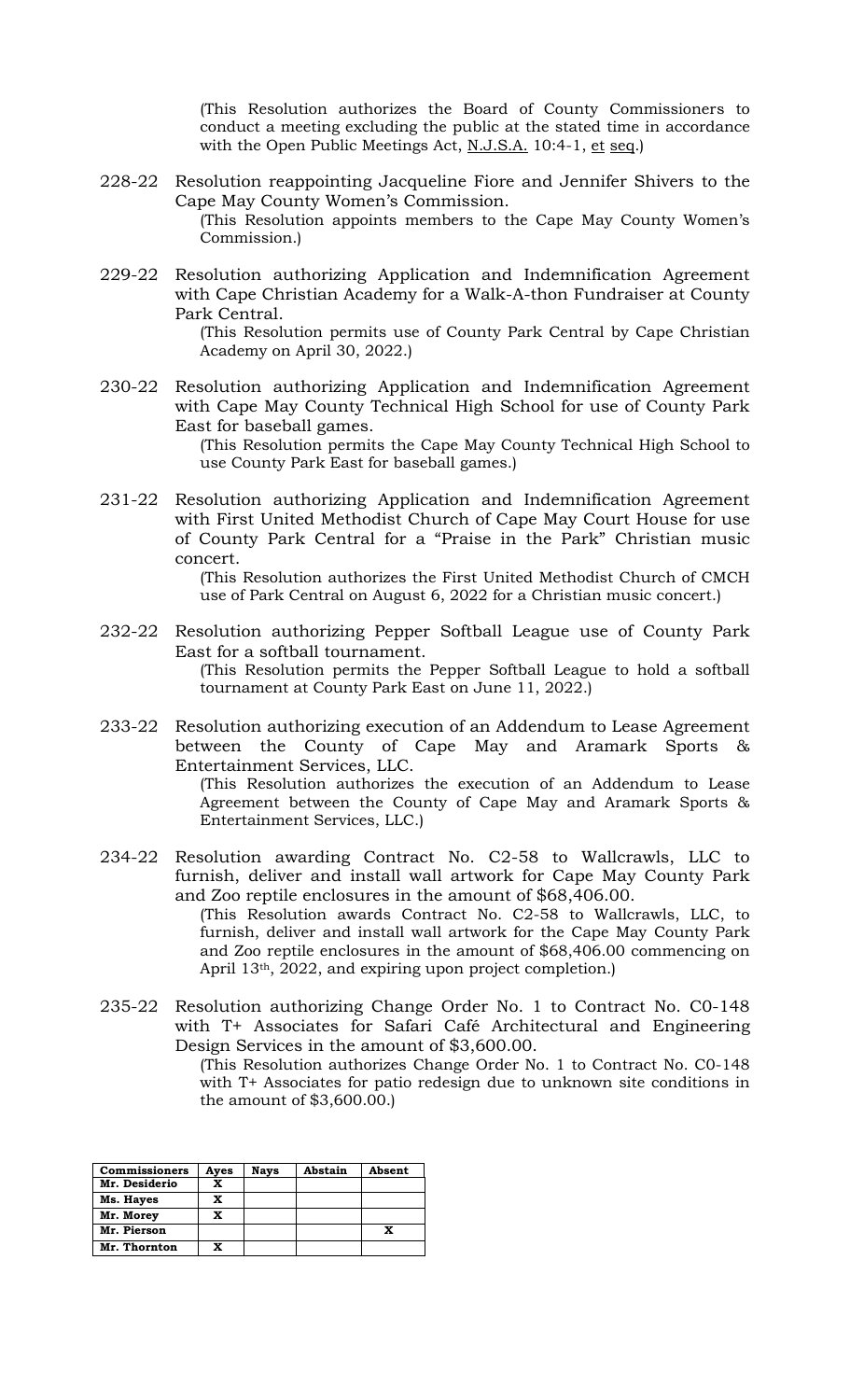#### **INTRODUCED BY MR. MOREY, SECONDED BY MR. PIERSON**

- 236-22 Resolution opposing New Jersey Department of Environmental Protection's proposed Coastal Regulations. (This Resolution opposes NJDEP's Protecting Against Climate Threats Regulations and the Flood Damage Protection Ordinance.)
- 237-22 Resolution authorizing the Atlantic County Improvement Authority to award a Contract to Arthur J. Ogren, Inc. in the amount of \$24,708,705.00 for the construction of the Cape May County Government Services District.

(This Resolution authorizes ACIA to award a contract to Arthur J. Ogren, Inc., who was the low bidder following a competitive process pursuant to N.J.S.A. 40A:11-1, et seq.)

238-22 Resolution authorizing Modification No. 2-Final in the amount of \$50,256.47 to Colliers Engineering & Design for Professional Construction Engineering Services for Repair of the Southwest Bascule Girder Cover Plate and Various Structural Components at the 96th Street Bridge over Great Channel (No. 0500-006) in the Township of Middle and Borough of Stone Harbor.

(This Resolution increases the ceiling amount for additional work to be performed by Colliers Engineering & Design under their professional construction engineering services agreement for various emergency repairs to the 96th Street Bridge over Great Channel (No. 0500-006), Township of Middle and Borough of Stone Harbor.)

239-22 Resolution authorizing Modification No. 2 in the amount of \$229,690.43 to NV5 for Professional Engineering Services for Cape May County Park Entrances and Parking Improvements, Township of Middle.

> (This Resolution increases the ceiling amount for additional work to include final design services and bid document preparation to be performed by NV5 under their professional engineering services agreement for Cape May County Park Entrances and Parking Improvements.)

240-22 Resolution authorizing Modification No. 1 in the amount of \$9,731.81 to Stantec Consulting Services, Inc. for Professional Traffic and Roadside Safety Engineering Services for Cape May Point Traffic Calming Study, Borough of Cape May Point.

> (This Resolution increases the ceiling amount for additional work to be performed by Stantec Consulting Services, Inc. under their professional traffic and roadside safety engineering services agreement for Cape May Point Traffic Calming Study.)

241-22 Resolution authorizing Modification No. 1 in the amount of \$149,905.47 to the Professional Bridge Engineering Services Agreement with WSP USA, Inc. for Design of Great Channel Bridge Superstructure Repairs and Fender Replacement.

(This Resolution increases the ceiling amount for additional work to be performed by WSP USA, Inc. under their professional bridge engineering services agreement for Great Channel Bridge Superstructure Repairs and Fender Replacement.)

242-22 Resolution authorizing an Indemnification Agreement among Police Unity Tour Chapter II, Cape May County Bridge Commission and the County for a group bicycle ride May 10, 2022.

(This Resolution authorizes an organization to conduct an event involving the use of bridges and roads owned by the Bridge Commission and the County, respectively.)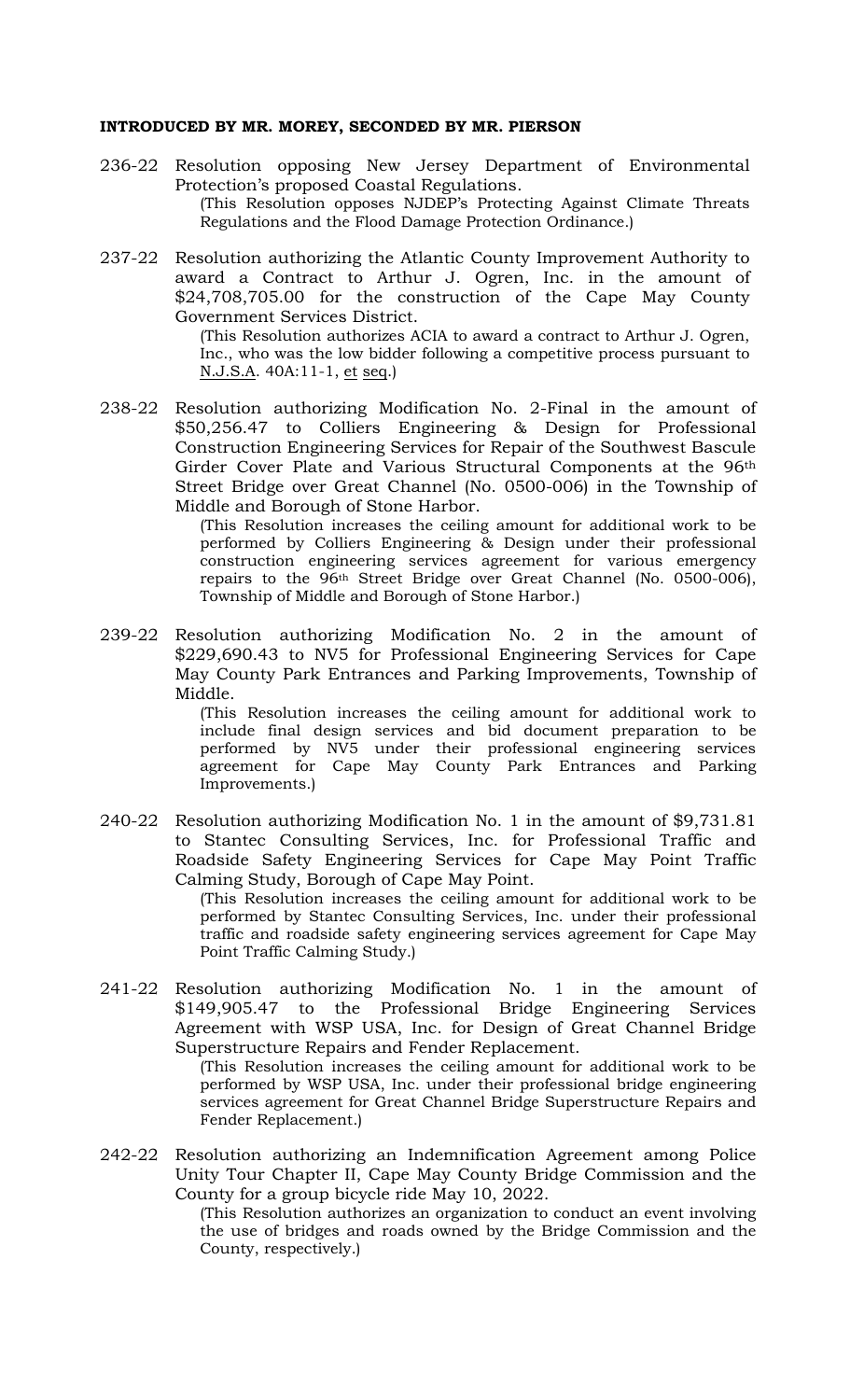243-22 Resolution supporting New Jersey Department of Transportation project for Route 50 Upper Bridge Road to Carl Road Pavement Resurfacing, Township of Upper & Corbin City. (This Resolution supports the New Jersey Department of Transportation

project for Route 50 Resurfacing from Upper Bridge Road to Carl Road, Township of Upper and Corbin City.)

244-22 Resolution authorizing Modification No. 1 in the amount of \$38,149.17 to Xylem Dewatering Solutions, Inc. for Rental of Bypass Pump at Fishing Creek Pumping Station Watershed.

(This Resolution increases the rental agreement amount of Xylem Dewatering Solutions, Inc. for additional rental time of the emergency bypass pumps for the Fishing Creek Pump Station.)

245-22 Resolution authorizing Tuckahoe Volunteer Fire Company to solicit contributions along Woodbine-Marshallville Road (CR617), Township of Upper.

> (This Resolution permits fire company volunteers to hold 'coin drops' to obtain public contributions which help offset operational expenses.)

246-22 Resolution authorizing an Indemnification Agreement with Cape May Running Co. for its Great Cape May Footrace 5K/10K on Saturday, May 7, 2022.

(This Resolution gives permission to Cape May Running Co. to close portions of County roads for a 5K/10K.)

247-22 Resolution approving contract documents for Dias Creek Road (CR612) Resurfacing Improvements from NJ Route 47 to Galloping Way, Township of Middle and authorizing the Clerk of the Board to advertise for bids for same.

> (This Resolution approves contract documents and authorizes advertisement.)

248-22 Resolution authorizing Change Order No. 2 in the amount of \$0.00 to Asphalt Paving Systems, Inc. for DeHirsch Avenue (CR550) Resurfacing Improvements, Borough of Woodbine.

> (This Resolution authorizes a change order for an extension of time that will not exceed May 24, 2022.)

249-22 Resolution amending Resolution No. 1000-19 authorizing approval to submit a Grant Application and a Grant Agreement with the New Jersey Department of Transportation for the 2020 Local Bridges Future Needs Grant Fund Program.

> (This Resolution authorizes the County to apply for funds from the State's Transportation Trust Fund for needs of local bridge improvements for the year 2020. The request is for a six (6) month extension to the award deadline for improvements to the bridges currently under NJDOT review and concurrence for Ocean Drive (CR621) over Upper Thorofare and Ocean Drive (CR619) over Great Channel bridges.)

250-22 Resolution awarding Contract No. C2-57 to South State, Inc. to furnish and deliver Corson's Inlet Bridge Concrete Deck Repairs in the amount of \$151,841.00.

> (This Resolution awards Contract No. C2-57 to South State, Inc., to furnish and deliver Corson's Inlet Bridge Concrete Deck Repairs in the amount of \$151,841.00 commencing April 13, 2022 and expiring upon project completion.)

251-22 Resolution rejecting all proposals submitted March 23, 2022, in response to 2022 Specification No. 13 to provide Professional Engineering Qualifications for Ocean Drive (CR621) Upgrades and Bridge Improvements.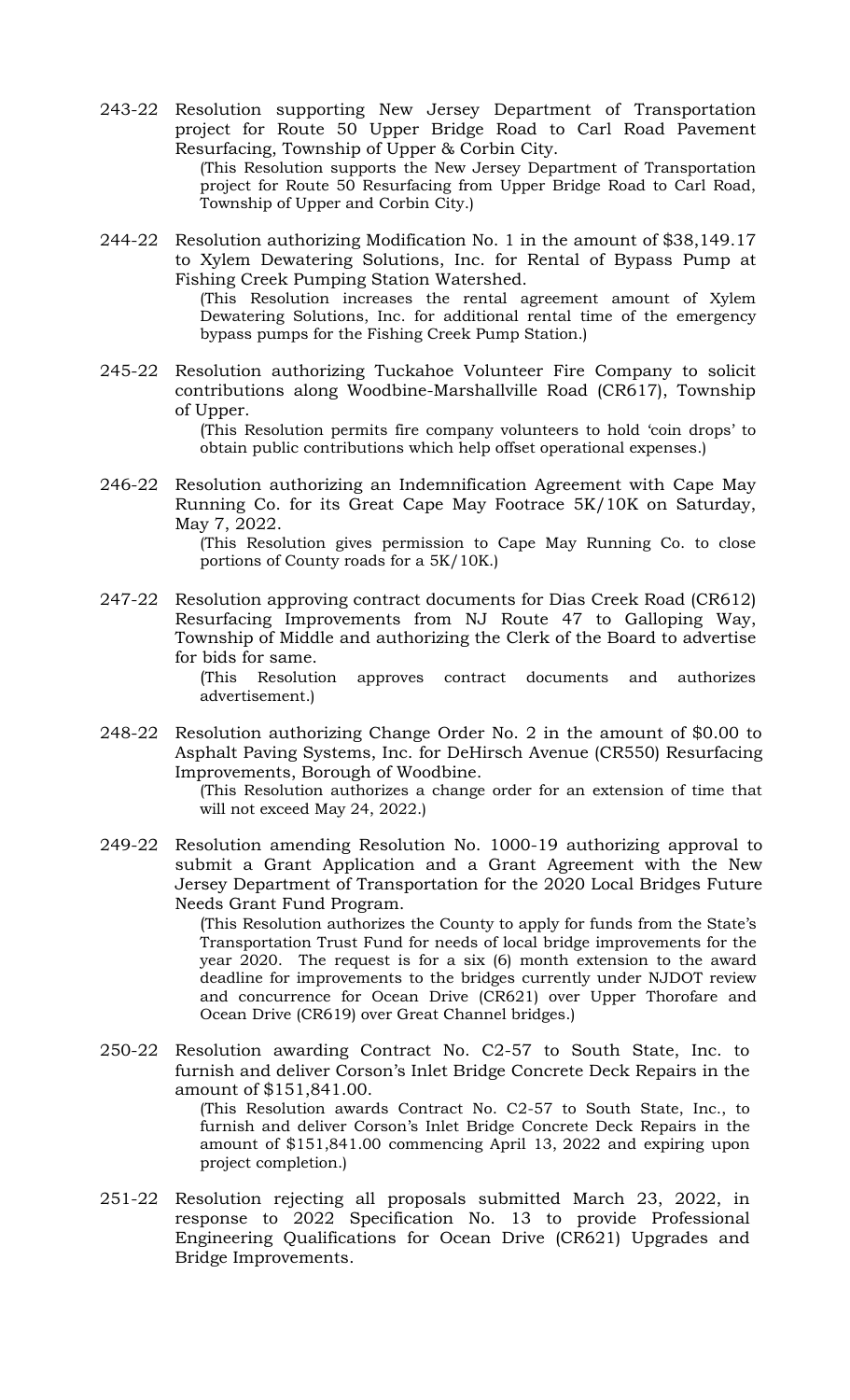(This Resolution rejects all proposals received March 23, 2022, for 2022 Specification No. 13, pursuant to N.J.S.A. 40A:11-13.2(d) substantially revise the specifications.)

| <b>Commissioners</b> | Ayes | <b>Nays</b> | Abstain | Absent |
|----------------------|------|-------------|---------|--------|
| Mr. Desiderio        | x    |             |         |        |
| Ms. Hayes            | x    |             |         |        |
| Mr. Morey            | x    |             |         |        |
| Mr. Pierson          |      |             |         | X      |
| Mr. Thornton         | x    |             |         |        |

### **BOND ORDINANCE 1-22 (PUBLIC HEARING)**

Bond Ordinance providing for various Capital Improvements to the Cape May County Technical School District, located within the County of Cape May, State of New Jersey; appropriating \$2,250,000 therefor and authorizing the issuance of \$2,250,000 Bonds or Notes of the County of Cape May, State of New Jersey, for financing of such appropriation.

Open Public Hearing:

| <b>Commissioners</b> | Ayes | <b>Nays</b> | Abstain | Absent | Motion | Second |
|----------------------|------|-------------|---------|--------|--------|--------|
| Mr. Desiderio        | x    |             |         |        |        |        |
| Ms. Hayes            | x    |             |         |        |        |        |
| Mr. Morey            | x    |             |         |        |        |        |
| Mr. Pierson          |      |             |         | x      |        |        |
| Mr. Thornton         | x    |             |         |        |        |        |

Close Public Hearing:

| <b>Commissioners</b> | Aves | Navs | Abstain | Absent | Motion | Second |
|----------------------|------|------|---------|--------|--------|--------|
| Mr. Desiderio        | x    |      |         |        |        |        |
| Ms. Hayes            | x    |      |         |        |        |        |
| Mr. Morey            | x    |      |         |        |        |        |
| Mr. Pierson          |      |      |         | x      |        |        |
| Mr. Thornton         | x    |      |         |        |        |        |

# **ADOPTION OF BOND ORDINANCE 1-22**

| <b>Commissioners</b> | Ayes | <b>Nays</b> | Abstain | Absent | <b>Motion</b> | Second |
|----------------------|------|-------------|---------|--------|---------------|--------|
| Mr. Desiderio        | x    |             |         |        |               |        |
| Ms. Hayes            | x    |             |         |        | x             |        |
| Mr. Morey            | x    |             |         |        |               |        |
| Mr. Pierson          |      |             |         | x      |               |        |
| Mr. Thornton         | x    |             |         |        |               |        |

## **BOND ORDINANCE 2-22 (PUBLIC HEARING)**

Bond Ordinance providing for the Cape May County Technical School District Expansion Project located within the County of Cape May, State of New Jersey; appropriating \$5,800,000 therefor and authorizing the issuance of \$5,800,000 Bonds or Notes to finance the cost thereof.

Open Public Hearing:

| <b>Commissioners</b> | Ayes | <b>Nays</b> | Abstain | Absent | Motion | Second |
|----------------------|------|-------------|---------|--------|--------|--------|
| Mr. Desiderio        | x    |             |         |        |        |        |
|                      |      |             |         |        |        |        |
| Ms. Hayes            | x    |             |         |        |        |        |
| Mr. Morey            | x    |             |         |        |        |        |
| Mr. Pierson          |      |             |         | x      |        |        |
| Mr. Thornton         | x    |             |         |        |        |        |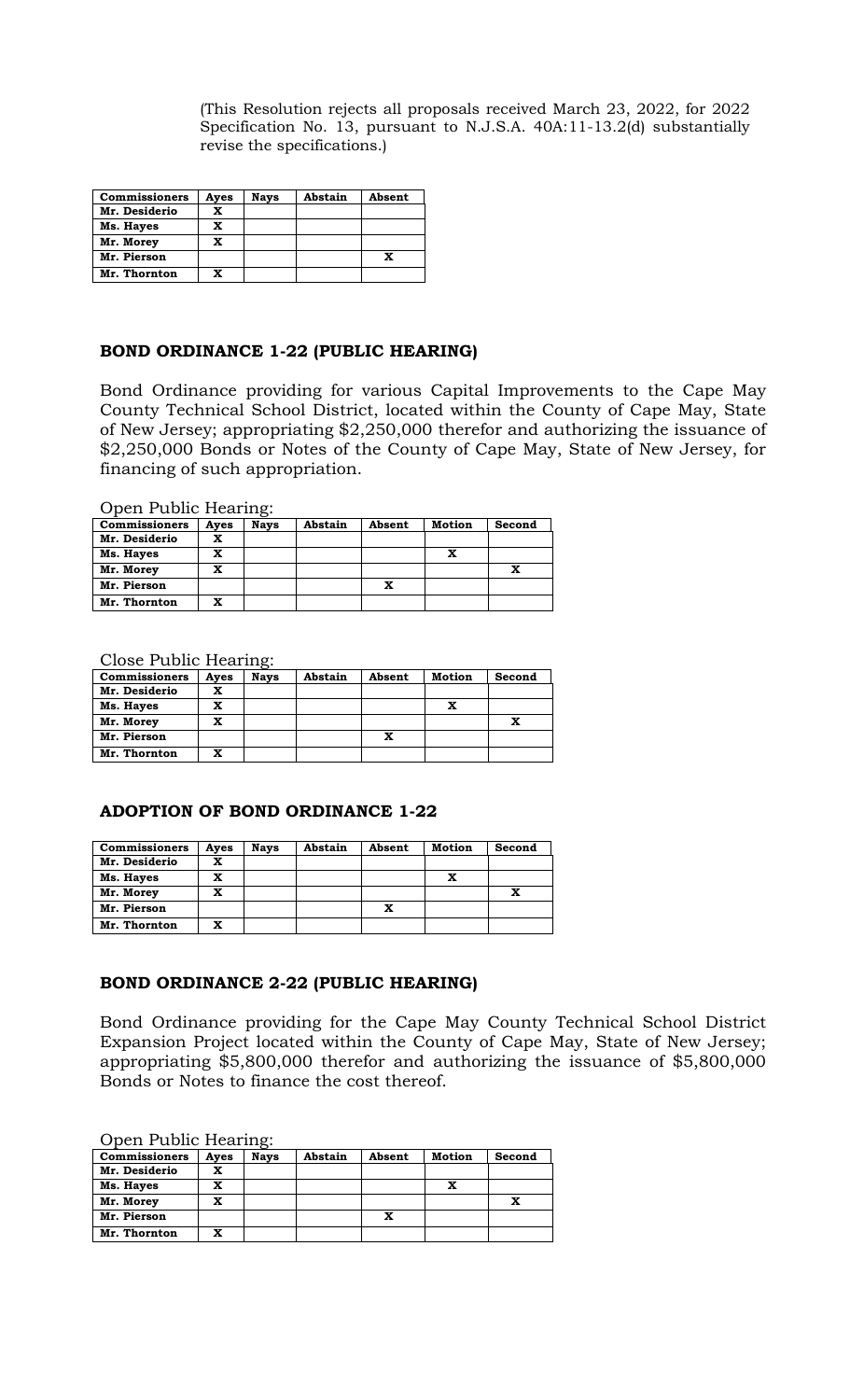Close Public Hearing:

| <b>Commissioners</b> | Ayes | <b>Nays</b> | Abstain | Absent | Motion | Second |
|----------------------|------|-------------|---------|--------|--------|--------|
| Mr. Desiderio        | x    |             |         |        |        |        |
| Ms. Hayes            | x    |             |         |        |        |        |
| Mr. Morey            | x    |             |         |        |        |        |
| Mr. Pierson          |      |             |         | x      |        |        |
| Mr. Thornton         | x    |             |         |        |        |        |

### **ADOPTION OF BOND ORDINANCE 2-22**

| <b>Commissioners</b> | Ayes | <b>Nays</b> | Abstain | Absent | Motion | Second |
|----------------------|------|-------------|---------|--------|--------|--------|
| Mr. Desiderio        | x    |             |         |        |        |        |
| Ms. Hayes            | x    |             |         |        | x      |        |
| Mr. Morey            | x    |             |         |        |        |        |
| Mr. Pierson          |      |             |         | x      |        |        |
| Mr. Thornton         | x    |             |         |        |        |        |

### **BOND ORDINANCE 3-22 (PUBLIC HEARING)**

Bond Ordinance providing for a contribution towards a Redevelopment Project (Phase II of the Cape May County Airport Tech Village) being undertaken in the Township of Lower, for and in the County of Cape May, State of New Jersey; appropriating not to exceed \$6,000,000 to fund all or a portion of the cost thereof, and authorizing the issuance of not to exceed \$6,000,000 Bonds or Notes of the County to finance such appropriation, consenting to a financing and determining certain other matters in connection therewith.

Open Public Hearing:

| <b>Commissioners</b> | Ayes | <b>Nays</b> | Abstain | Absent | <b>Motion</b> | Second |
|----------------------|------|-------------|---------|--------|---------------|--------|
| Mr. Desiderio        | x    |             |         |        |               |        |
| Ms. Hayes            | X    |             |         |        | x             |        |
| Mr. Morey            | x    |             |         |        |               | x      |
| Mr. Pierson          |      |             |         | x      |               |        |
| Mr. Thornton         | x    |             |         |        |               |        |

Close Public Hearing:

| <b>Commissioners</b> | Ayes | <b>Navs</b> | Abstain | Absent | Motion | Second |
|----------------------|------|-------------|---------|--------|--------|--------|
| Mr. Desiderio        | x    |             |         |        |        |        |
| Ms. Hayes            | x    |             |         |        |        |        |
| Mr. Morey            | x    |             |         |        |        |        |
| Mr. Pierson          |      |             |         | x      |        |        |
| Mr. Thornton         | x    |             |         |        |        |        |

# **ADOPTION OF BOND ORDINANCE 3-22**

| <b>Commissioners</b> | Ayes | <b>Nays</b> | Abstain | Absent | Motion | Second |
|----------------------|------|-------------|---------|--------|--------|--------|
| Mr. Desiderio        | x    |             |         |        |        |        |
| Ms. Hayes            | x    |             |         |        |        |        |
| Mr. Morey            | x    |             |         |        | x      |        |
| Mr. Pierson          |      |             |         | x      |        |        |
| Mr. Thornton         | x    |             |         |        |        |        |

# **BOND ORDINANCE 4-22 (PUBLIC HEARING)**

Bond Ordinance providing for the acquisition of Various Equipment and the Completion of Various Improvements in Furtherance of the Early Voting Program, by and in the County of Cape May, State of New Jersey; appropriating \$1,400,000 therefor and authorizing \$1,333,333 Bond or Notes of the County to finance part of the costs thereof.